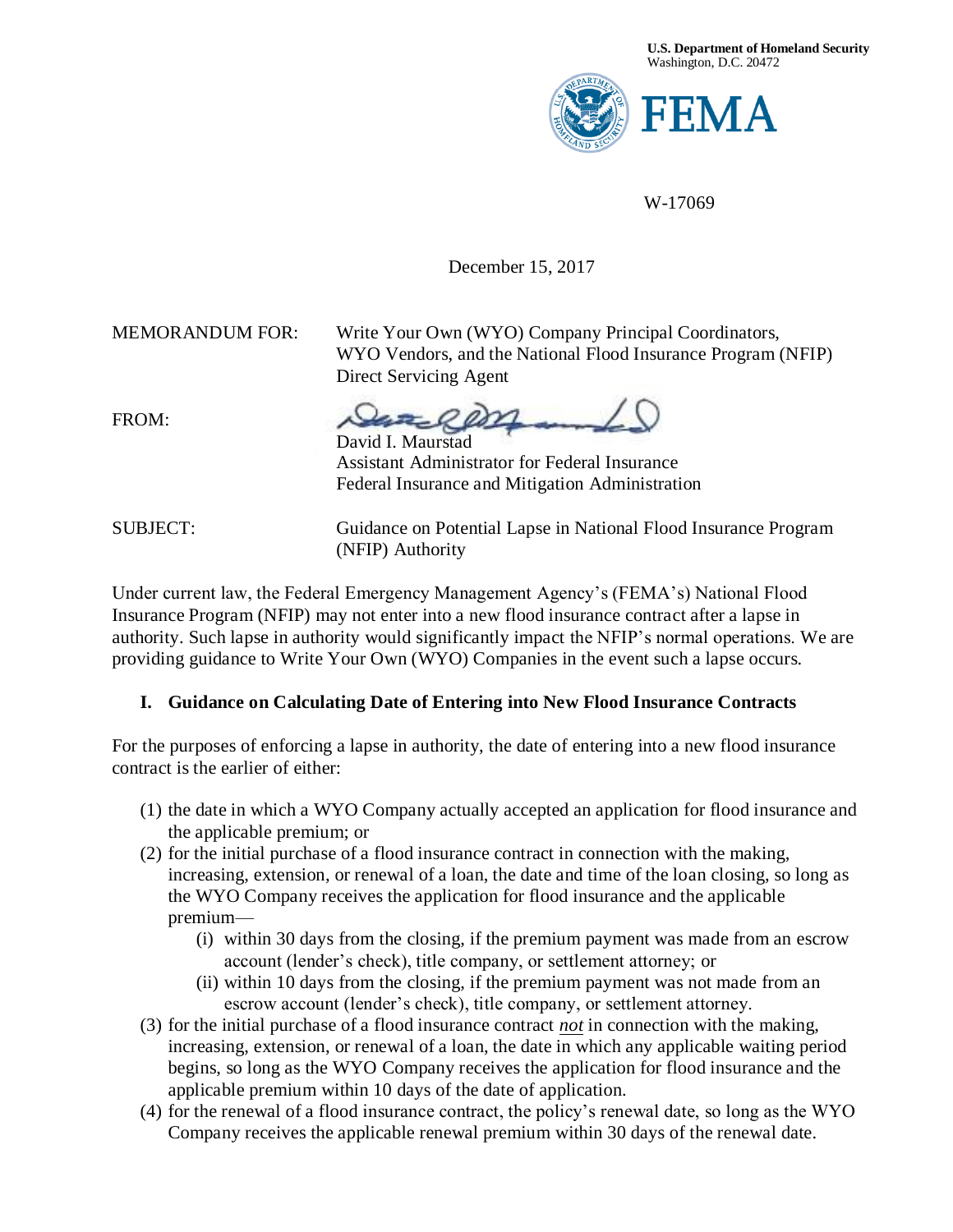#### **II. Suspension of Offering or Renewing Policies**

During a lapse in authority, a WYO Company may not issue policies for new business or requests to increase/add coverage that are requested during the lapse. In addition, WYO Companies cannot issue renewal notices during the lapse.

Please refer to the implementation guidance located in Section III of this bulletin for more information.

#### **III.Implementation Guidance on Lapse of NFIP Authority**

During the lapse in authority, the WYOs should follow the guiding principles outlined above in Sections I and II; however, FEMA understands that you need more detailed guidance on how to implement business during a lapse. To assist with the implementation of your business during a lapse in authority, FEMA is providing more detailed implementation guidance below and supporting materials which are attached to this bulletin.

#### Handling of New Policies or Requests to Increase Coverage

- **Standard 30-Day or 1-Day Map Revision Waiting Period** 
	- o If the application or request to increase coverage is dated after the lapse in authority, the policy/request cannot be issued.
	- o If the application date or request to increase coverage is on or before the last day of effective authorization, and the insurer receives the application/request and premium payment within the lapse period and within 10 days of the application/request date, the insurer may issue the policy and it will become effective on the requested effective date, in accordance with the applicable waiting period rules.
	- o If the application or request to increase coverage is dated on or before the last day of effective authorization, and the application/request and premium payment are received within the lapse period but are *not* received within 10 days of the application/request date, the policy cannot be issued.

#### **Loan Closing No Waiting Period**

- o If the application or request to increase coverage is dated after the lapse in authority, the policy cannot be issued.
- o For loans closing prior to the first day of lapse in authority, when the application or request to increase coverage is dated on or before closing and the premium payment is not part of the closing (i.e., premium payment is via the applicant or applicant's representative check or credit card) and the application/request and premium are received within 10 days of the closing date, the policy may be issued effective the date of the closing.
- $\circ$  For loans closing prior to the first day of lapse in authority, when the application or request to increase coverage is dated on or before closing and the premium payment is from the escrow account (lender's check), title company, or settlement attorney, and is received within 30 days from the closing date, the policy can be issued effective the date of closing.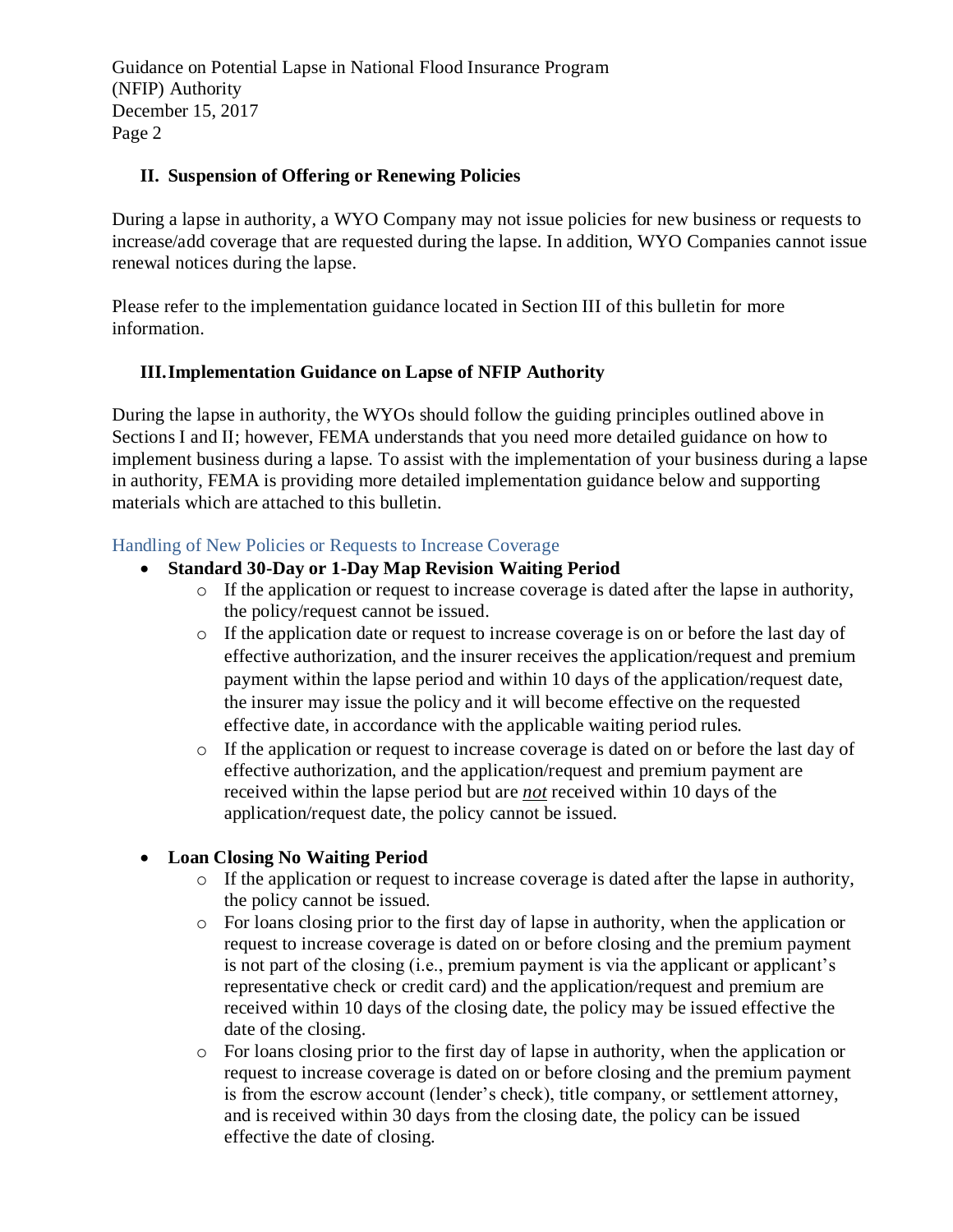- o For loans closing after the lapse in authority, if the application or request to increase coverage and presentment of premium were made prior to the lapse period and the application/request and premium payment were received either:
	- within 10 days (if payment made by policyholder) of the closing date, or
	- within 30 days (if payment made through escrow account, title company, etc.) of the closing date, the policy may be issued effective the date of the closing.

#### Handling of Renewals

- **Renewal Offers**
	- o Renewal offers cannot be made by insurers during a lapse in authority.
- **Premiums received within 30-day grace period**
	- o If the renewal offer was issued, by the insurer, prior to the lapse in authority and the renewal premium is received before or within the 30-day grace period, the policy may be renewed. The same rule applies on an underpayment notice issued before the lapse in authority.

#### **Premiums received after the 30-day grace period**

- o If the renewal offer was issued, by the insurer, prior to the lapse in authority and the renewal premium is received during the lapse and after the 30-day grace period, the policy cannot be renewed. The same rule applies to additional premiums received resulting from an underpayment notice issued before the lapse in authority.
- **Renewals received with Increased Coverage Request (if renewal offer issued prior to the lapse and premium received within 30-day renewal grace period)**
	- o For renewals received with increased limits within the inflation factor on the billing or the next higher Preferred Risk Property (PRP) or newly mapped limit, process as premiums received within or after the 30-day grace period, whichever applies.
	- o For renewals received with requested limits higher than the inflation factor or next higher PRP or newly mapped limits, for the amount of coverage above the expiring coverage amount must be handled based on the guidance for handling New Policies or Requests to Increase Coverage.

#### Handling of Endorsements

- **Endorsements Increasing/Adding Coverage**
	- o Refer to guidance for handling New Policies or Requests to Increase Coverage.
- **Other Endorsements**
	- o Process endorsements that do not increase coverage using existing NFIP rules.
- **Assignment of Policies**
	- o Existing policies may be assigned during the lapse.

#### Handling of Cancellations

• Policies can be cancelled during the lapse in authority, in accordance with valid NFIP cancellation reason codes.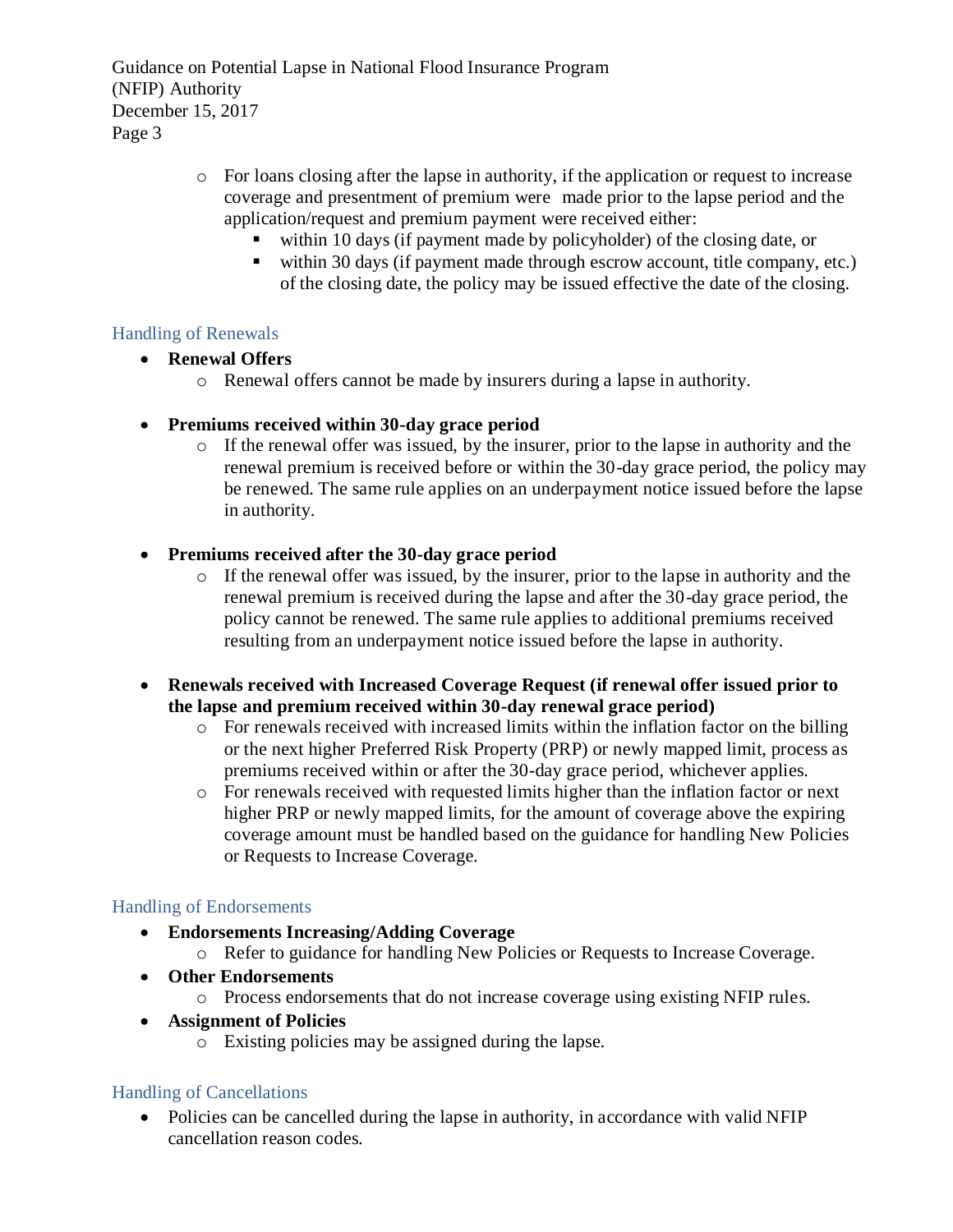#### Handling of Claims

- Policies that are in force before midnight of the last effective day of authorization will remain in force until their expiration date, and claims under those policies are to be processed and paid as usual.
- Claims for covered losses occurring during a lapse, on existing policies and on policies in force after the last effective day of authorization, are to be processed and paid as usual.
- The insurers may investigate claims for policies, which cannot be issued due to the lapse in authority under a reservation-of-rights letter or a non-waiver agreement, up to the point of payment. Under either, the insurers would reserve the right to not pay the claim if Congress does not reauthorize the NFIP, while continuing the investigation of the claim.
- The NFIP letter of credit is available during the lapse in authority.

#### Reauthorization

#### **Retroactive Reauthorization**

o If reauthorization is granted retroactively, the insurers can issue policies effective as of the date they receive payments (subject to applicable waiting periods), and claims for covered losses can be processed and paid (subject to provisions of the Standard Flood Insurance Policy (SFIP)).

#### **Reauthorization with a Lapse in Authority**

- o If reauthorization is not retroactive to the first day of the lapse in authority, policies without a waiting period (i.e., loan closings) would become effective on the date the reauthorization is effective.
- o If reauthorization is not retroactive to the first day of the lapse in authority, policies with a 30-day waiting period would become effective 30 days after the date the reauthorization is effective.
- o If reauthorization is not retroactive to the first day of the lapse in authority, policies with a 1-day waiting period would become effective one day after the date the reauthorization is effective.

#### Handling of Financials

- During the lapse in authority, the NFIP recommends the insurers hold in abeyance the following:
	- o Any premiums for new applications or requests to increase coverage dated on or after the first day of the lapse in authority.
	- o Renewal premiums received on or after the first day of the lapse in authority and after the end of the 30-day renewal grace period.
	- o The NFIP recognizes that receiving and holding applications and premiums may create the appearance that a contract to provide insurance has been entered into and an insurance policy may have been created. Because the NFIP is prohibited from entering into a contract for flood insurance during the lapse in authority, we recommend the insurer, expressly and in writing, advise individuals and entities seeking to procure flood insurance that insurance is unavailable by operation of law pending reauthorization, and of the options available during the lapse in authority.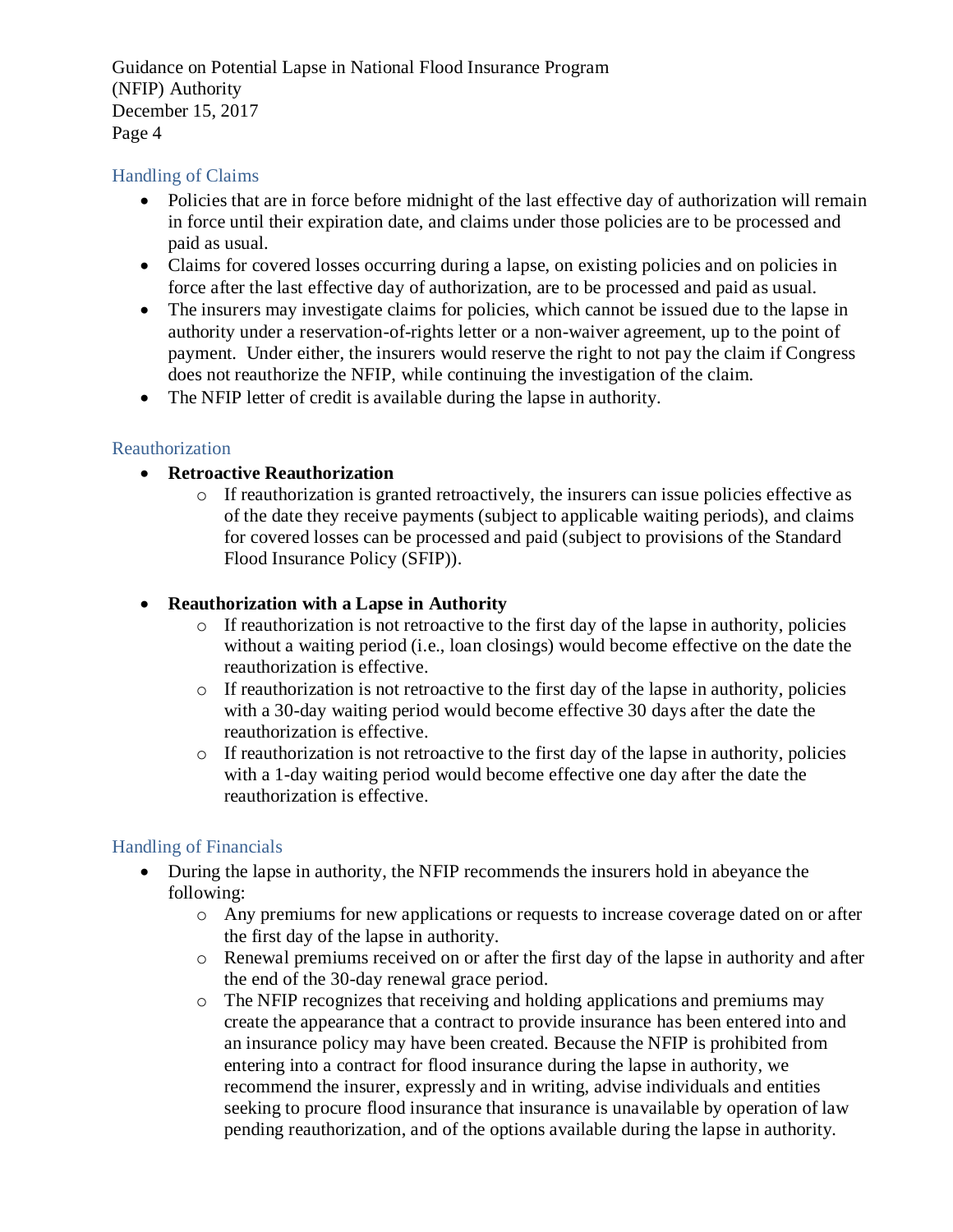Group Flood Insurance Policies and Mortgage Portfolio Protection Program Policies

• Follow the implementation guidance provided above for issuing new policies.

FEMA will continue to keep you informed of the status of NFIP reauthorization. If necessary, given the extent of a lapse in authority, FEMA may revise some of the implementation guidance outlined in this bulletin. FEMA requests that the WYO Companies communicate the status of the program to their company personnel and agents.

Please direct any questions, comments, or concerns regarding the implementation of your business during a lapse in authority to Kelly Bronowicz at [Kelly.Bronowicz@fema.dhs.gov.](mailto:Kelly.Bronowicz@fema.dhs.gov)

Attachments:

- Frequently Asked Questions, in support of the Implementation Guidance
- Sample letter, for use by WYOs, to prospective policyholders communicating the lapse

cc: Vendors, IBHS, FIPNC, Government Technical Representative

Required Routing: All Departments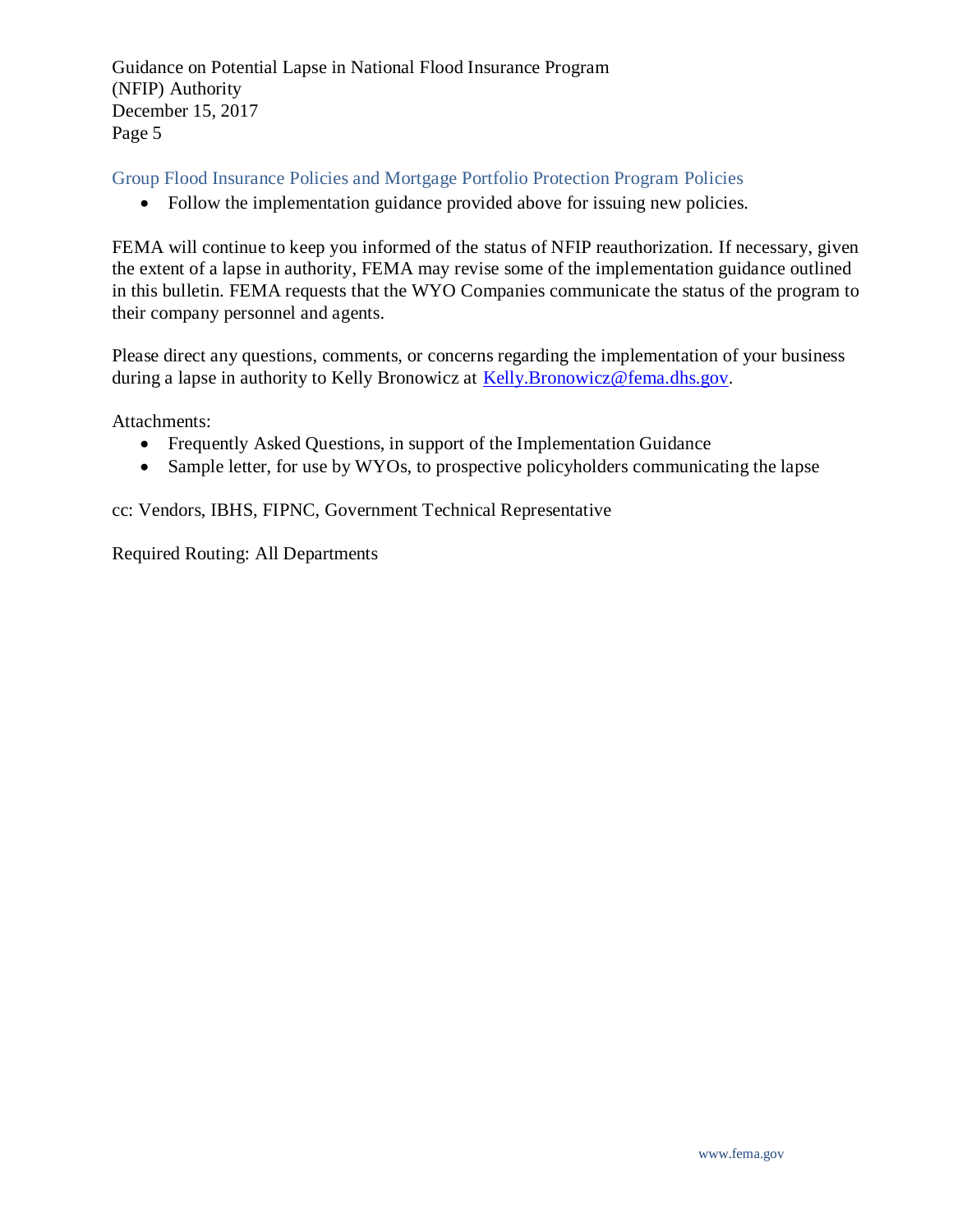Frequently Asked Questions (FAQs)

**Implementation Guidance on Lapse in National Flood Insurance Program (NFIP) Authority**



## **1. How does the National Flood Insurance Program (NFIP's) lapse in authority to enter into new contracts for flood insurance for the affect me and how long will it last?**

The NFIP may not issue new contracts for flood insurance during a lapse in authority unless Congress passes legislation reauthorizing the NFIP. If such a lapse in authority occurs, the NFIP will have limited ability to issue:

- New policies
	- o Including those obtaining mortgages from federally regulated lenders
- Increased coverage on existing policies
	- o Including property owners refinancing existing mortgages
- Renewal policies

A lapse in authority will not affect most of the 5 million flood insurance policyholders nationwide. Policies that are in force will remain in force, and NFIP insurers will continue to pay claims under those policies during a lapse.

#### **2. Has this lapse in Congressional authority for the NFIP ever happened before? Did Congress make the reauthorization retroactive before?**

Yes, there have been several lapses in authority for the NFIP in the past. In most of those cases, Congress reauthorized the NFIP retroactively.

## **3. If I purchased flood insurance coverage as part of a mortgage loan closing that occurs prior to a lapse, will my policy be issued?**

Your insurance company will issue your policy, becoming effective on the date of your loan closing, so long as your insurance company receives your application and premium payment either:

- (1) Within 30 days from the closing, if the premium payment was made from an escrow account (lender's check), title company, or settlement attorney.
- (2) Within 10 days from the closing, if the premium payment was not made from an escrow account (lender's check), title company, or settlement attorney.

#### **4. If I purchased flood insurance coverage before a lapse in authority, but not in connection with a mortgage loan closing, will my policy be issued?**

Yes, your insurance company will issue the policy if you applied for coverage prior to a lapse AND your flood insurance company receives application and premium payment within 10 days from the application date.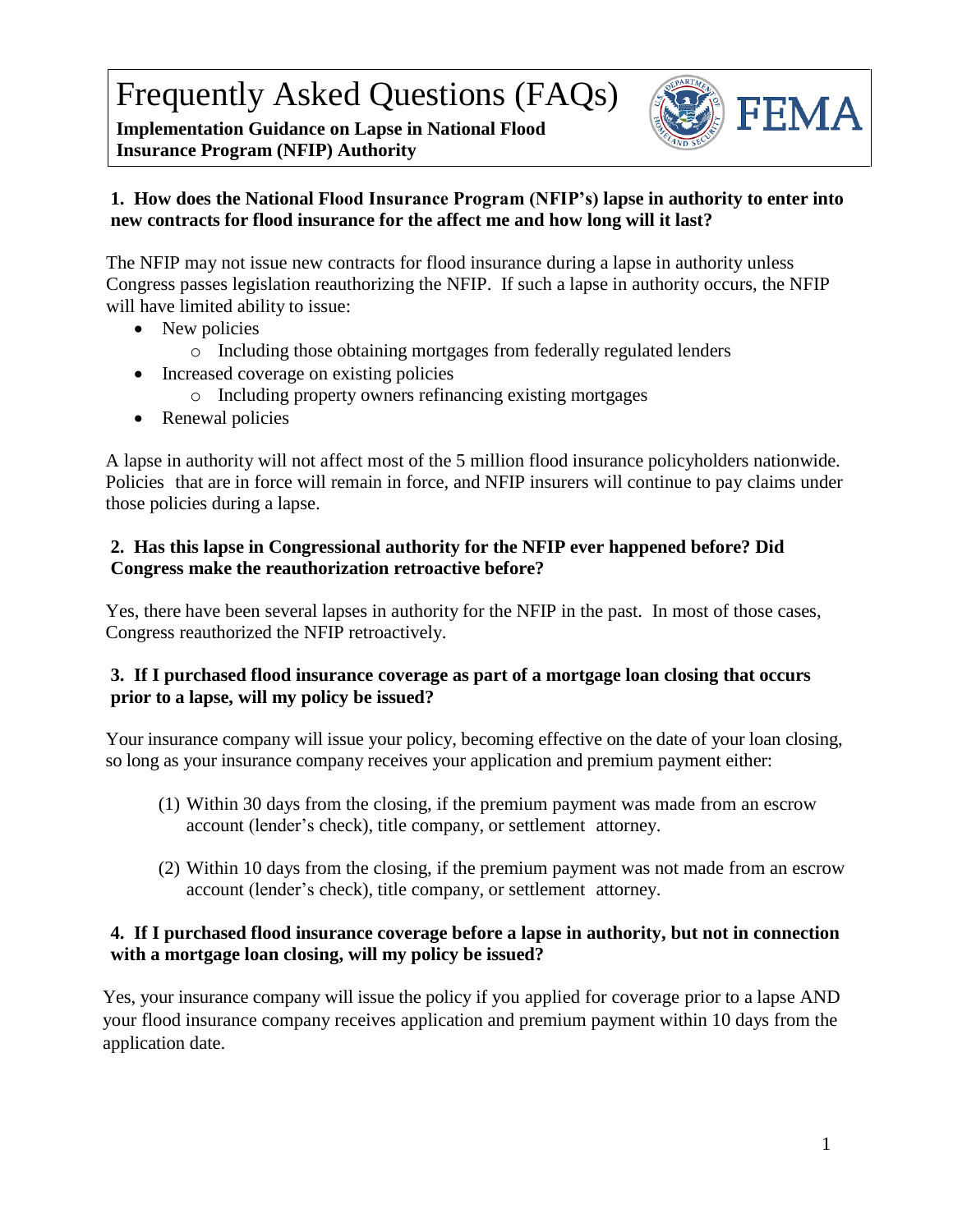# Frequently Asked Questions (FAQs)

## **Implementation Guidance on Lapse in National Flood Insurance Program (NFIP) Authority**



If your application was in a pending status prior to the lapse and required documents are received during the lapse period, you policy will be issued by the insurance company IF all documents received satisfy FEMAs underwriting requirements and premium is received per the required timelines.

## **5. My flood insurance policy is set to expire on the day after the lapse in authority. I received my renewal notice already from my insurance company and sent my payment to my insurance company before the lapse in authority. Will my insurance policy be renewed?**

Yes. As long as your insurance company sent the renewal notice before lapse in authority and the insurance company received your payment before the end of the 30-day renewal grace period, the company may renew your policy. However, NFIP insurers may not issue new renewal notices during a lapse in authority.

## **6. I have a loan closing schedule after the lapse in authority and my lender told me to purchase flood insurance before my settlement dates. Will I be able to purchase a new flood insurance policy?**

Insurance companies may not issue new NFIP insurance policies for loans closing during a lapse of authority unless, the application was made prior to the lapse in authority AND premium payment is received within 10 days (if payment made by policyholder) or 30 days (if payment made through escrow, title company, etc.) of the closing date.

FEMA does not prevent insurance companies from receiving and holding new applications and premium payments during a lapse, but insurance companies may not act upon those new applications during a lapse.

## **7. Will my insurance company pay a claim for a loss that occurs during a lapse in authority?**

A lapse in authority will not affect the handling of a claim made against a NFIP flood insurance policy issued or renewed prior to a lapse. Your insurance company will adjust and pay your claim in accordance with the terms of your insurance policy.

## **8. What happens if my flood insurance company receives the premium for a new policy or an endorsement for added coverage during a lapse of authority and I suffer a flood loss before Congress reauthorizes the NFIP?**

If you make the application for a new policy or endorsement request adding coverage prior to a lapse in authority and your flood insurance company receives the application and premium within 10 days of the date of application, the policy or coverage increase will be effective on the applicable date, based on the NFIP waiting period rules.

If you were to experience a claim during the lapse, the insurance company may process your claim based upon the new application or endorsement request received during the lapse as long as payment is received per the timeline noted above.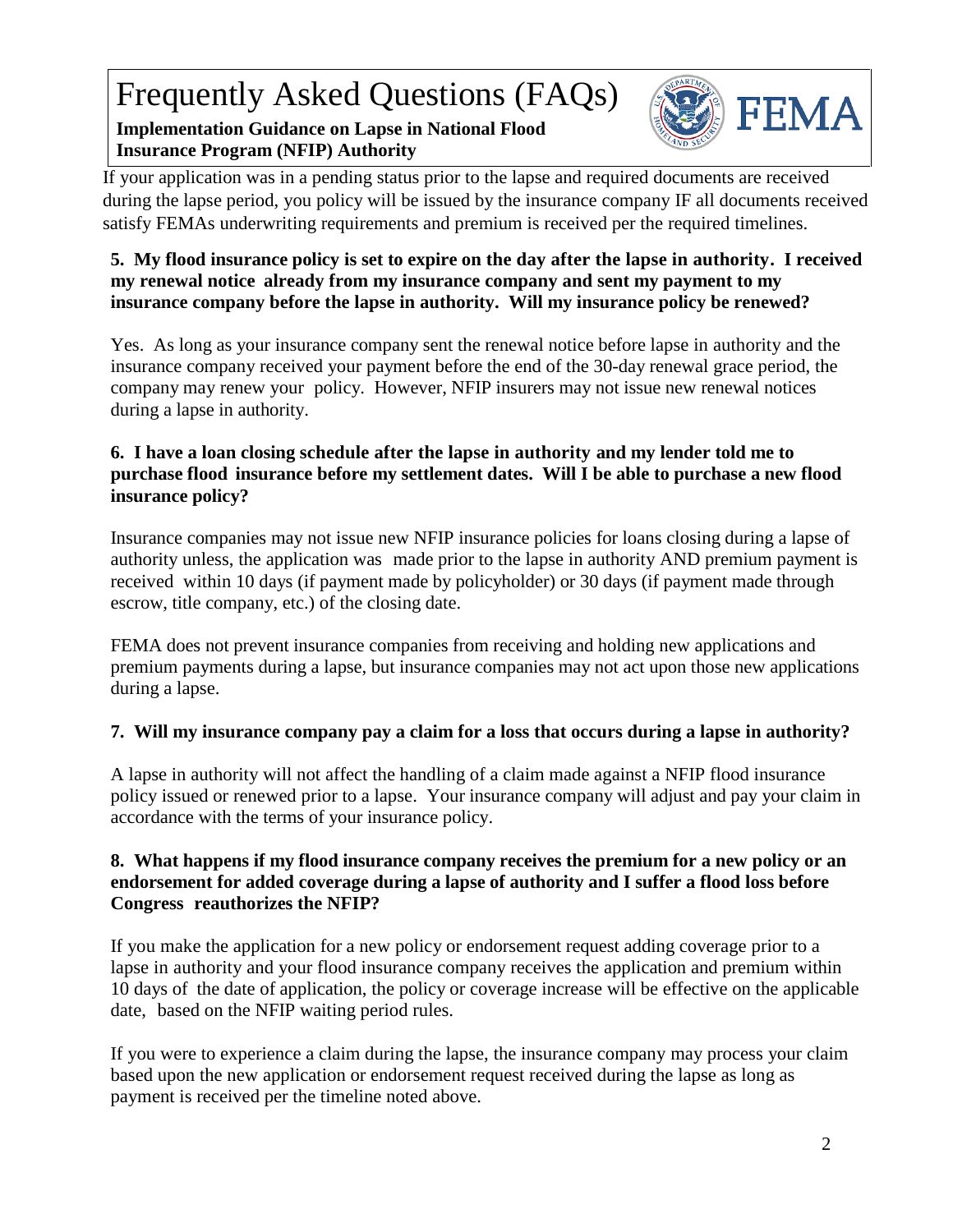Frequently Asked Questions (FAQs)

**Implementation Guidance on Lapse in National Flood Insurance Program (NFIP) Authority**



## **9. My policy is up for renewal days before the lapse in authority. Was my policy renewed?**

If your renewal premium payment was received by your insurance company received prior to or within the 30-day renewal grace period, your policy should be renewed. Check with your insurance agent or carrier to make certain your policy was renewed.

#### **10. How will I know when the NFIP has been reauthorized?**

FEMA will notify NFIP stakeholders so they can pass the information on to their customers.